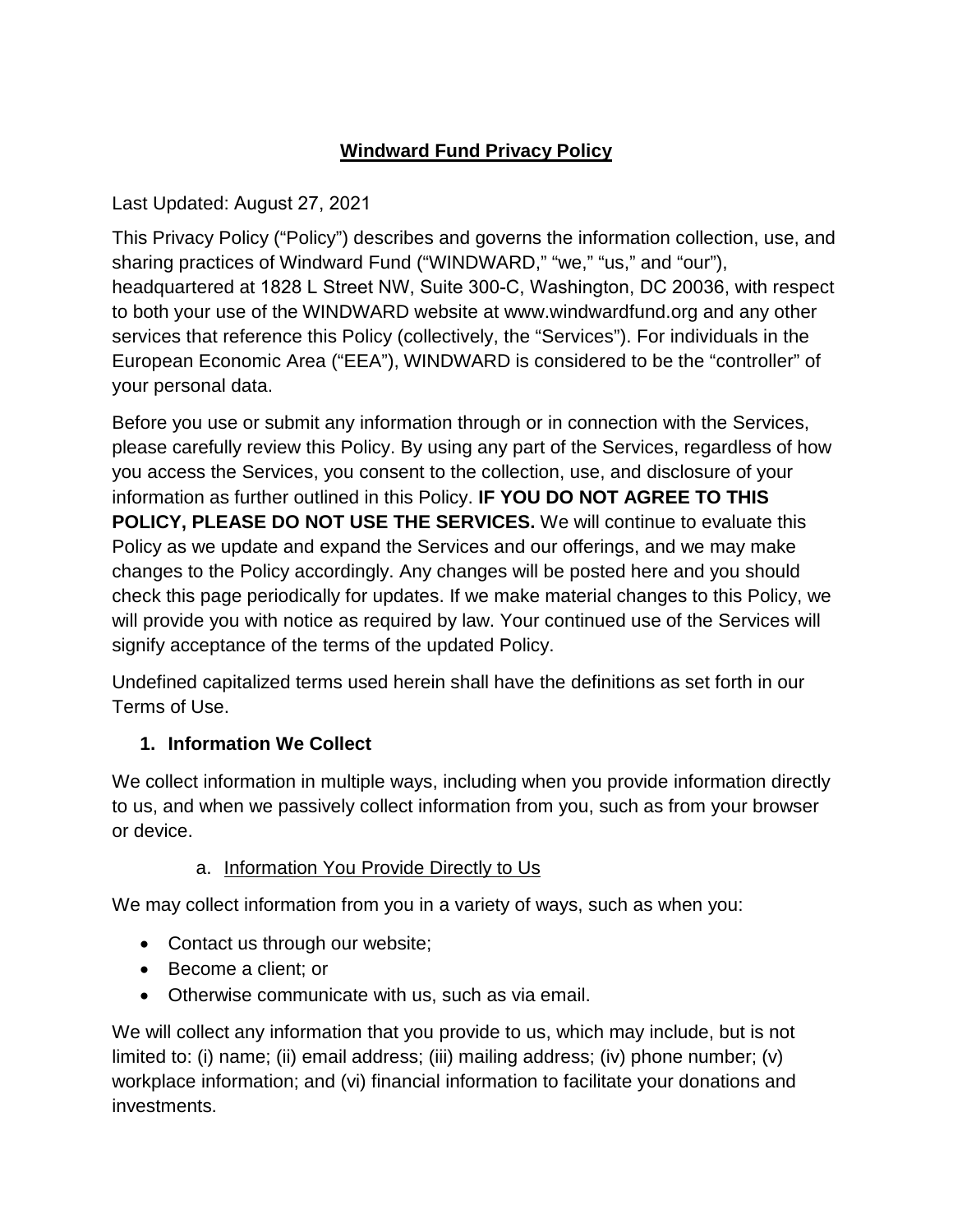You do not have a statutory or contractual obligation to provide us with your information through our site; however, certain information may be required in order to enter into a contract with us.

### b. User-Generated Content

You may be able to upload comments, photographs, or other content, and related information, such as your name or email address (collectively, "User Content"). User Content may be publicly available, and we cannot limit how others may use such User Content. By contributing User Consent, you agree that you are at least 18 years old; own, control, or otherwise have the rights to such User Content; and your User Content does not infringe or violate the rights of any third parties. You hereby grant us a nonexclusive, royalty-free, worldwide, perpetual, transferable, irrevocable, and fully sublicensable right to use, reproduce, modify, adapt, publish, sell, assign, translate, create derivative works from, distribute and display any User Content in whole or in part, as well as your name and other identifying information, including without limitation any social media identifier, handle, profile picture, image, likeness, posts, statements or other information available or provided by you, in any form, media, or technology, whether now known or hereafter developed in connection with the WINDWARD marketing, advertising and promotional activities referred to above.

### c. Information that Is Passively or Automatically Collected

# *i. Device/Usage Information*

We may automatically collect certain information about the computer or devices (including mobile devices or tablets) you use to access the Services. As described further below, we may collect and analyze information such as (a) IP addresses, location information, unique device identifiers, IMEI and TCP/IP address, and other information about your computer or device(s), browser types, browser language, operating system, mobile device carrier information, the state or country from which you accessed the Services; and (b) information related to the ways in which you interact with the Services, such as: referring and exit web pages and URLs, platform type, the number of clicks, domain names, landing pages, pages and content viewed and the order of those pages, statistical information about the use of the Services, the amount of time spent on particular pages, the date and time you used the Services, the frequency of your use of the Services, error logs, and other similar information. As described further below, we may use third-party analytics providers and technologies, including cookies and similar tools, to assist in collecting this information.

# *ii. Cookies and Other Electronic Technologies*

We may also collect data about your use of the Services through the use of Internet server logs, cookies and/or tracking pixels. A web server log is a file where website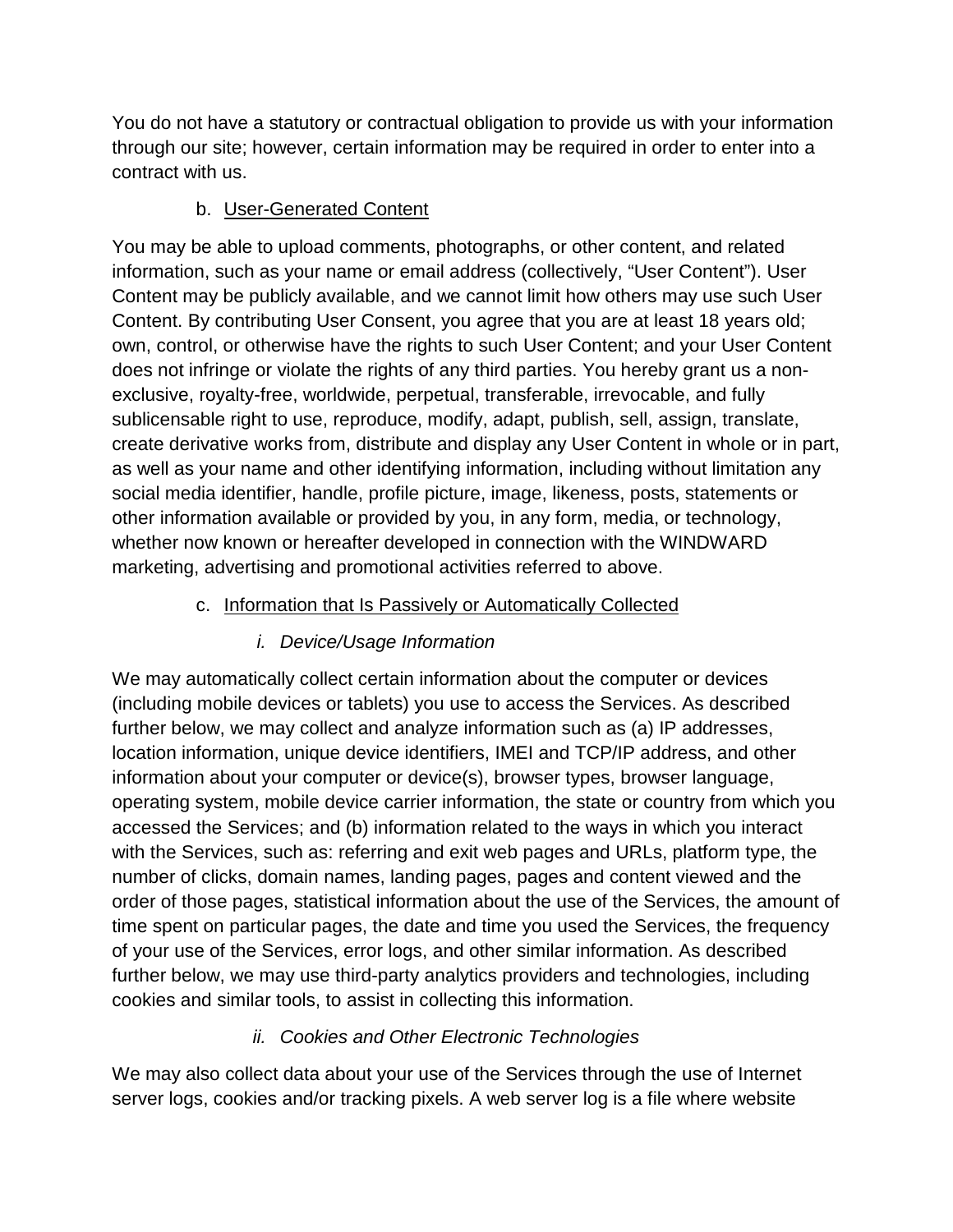activity is stored. A cookie is a small text file that is placed on your computer when you visit a website, that enables us to: (a) recognize your computer; (b) store your preferences and settings; (c) understand the web pages of the Services you have visited; (d), enhance your user experience by delivering content and advertisements specific to your inferred interests; (e) perform searches and analytics; and (f) assist with security administrative functions. Some cookies are placed in your browser cache while those associated with Flash technologies are stored with your Adobe Flash Player files. Tracking pixels (sometimes referred to as web beacons or clear GIFs) are tiny electronic tags with a unique identifier embedded in websites, online ads and/or email, and that are designed to provide usage information like ad impressions or clicks, measure popularity of the Services and associated advertising, and to access user cookies. We also may include Web beacons in email messages, newsletters and other electronic communications to determine whether the message has been opened and for other analytics, personalization and advertising. As we adopt additional technologies, we may also gather additional information through other methods.

Please note that you can change your settings to notify you when a cookie is being set or updated, or to block cookies altogether. Please consult the "Help" section of your browser for more information (e.g., [Internet Explorer;](http://windows.microsoft.com/en-US/windows-vista/Block-or-allow-cookies) [Microsoft Edge;](https://privacy.microsoft.com/en-us/windows-10-microsoft-edge-and-privacy) [Google Chrome;](https://support.google.com/chrome/answer/95647?hl=en) [Mozilla Firefox;](http://kb.mozillazine.org/Cookies#Firefox) or [Apple Safari\)](http://support.apple.com/kb/PH5042). You can also manage the use of Flash technologies, including cookies and local storage objects with the Flash management tools available at Adobe's [website.](http://www.macromedia.com/support/documentation/en/flashplayer/help/settings_manager02.html) Please note that by blocking any or all cookies, you may not have access to certain features or offerings of the Services.

### *iii. Information from Social Networking Sites and Other Third Parties*

Social networking sites, such as Facebook, have their own policies for handling your information. For a description of how these sites may use and disclose your information, including any information you make public, please consult the sites' privacy policies. We have no control over how any third-party site uses or discloses the personal information it collects about you.

We may also collect information about you or others through non-affiliated third parties. For example, to the extent permitted by law, we may, in our sole discretion, ask for and collect supplemental information from third parties, such as information about your organization's history, information to verify your identity or trustworthiness, or for other fraud or safety protection purposes. We may combine information that we collect from you through the Services with information that we obtain from such third parties and information derived from any other products or services we provide.

#### **2. How We Use Your Information**

We may use the information we collect from and about you for the following purposes: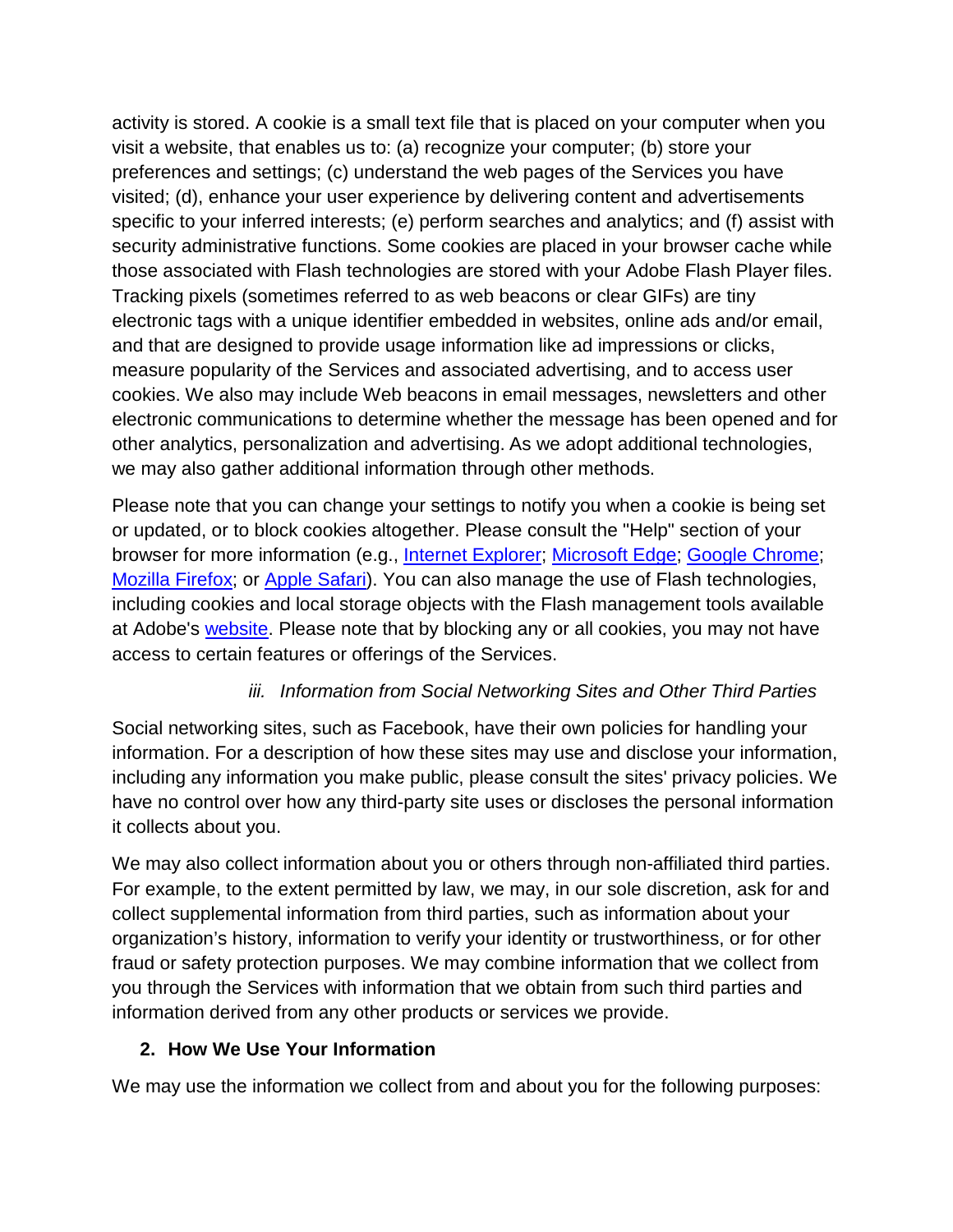- For the purposes for which you provided it;
- To recognize and authenticate you on the Services;
- To initiate or to provide the features, services and products available through the Services;
- To send you information about your relationship or transactions with us, account alerts, or other communications, such as newsletters to which you have subscribed;
- To contact you with information or surveys that we believe may be of interest to you both regarding our products and Services and those of third parties;
- To process and respond to your inquiries or to request your feedback;
- For internal research and reporting;
- To improve the content and features of the Services or develop new Services;
- For internal recruiting purposes;
- With your consent, to call or send you SMS messages regarding your relationship with us or offers or services that may interest you;
- To enforce the legal terms that govern your use of the Services; and
- To administer and troubleshoot the Services.

Please note that we may combine information that we collect from you and about you (including automatically-collected information) with information we obtain about you from our affiliates and/or non-affiliated third parties, and use such combined information in accordance with this Policy.

We may aggregate and/or de-identify information collected through the Services. We may use de-identified and/or aggregated data for any purpose, including without limitation for research and marketing purposes, and may also share such data with any third parties, including advertisers, promotional partners, and/or others.

### **3. When We Disclose Your Information**

We may disclose and/or share your information to or with any non-affiliated third parties under the following circumstances:

- Consent. We may disclose your information to any third parties based on your consent to do so.
- Service Providers. We may provide access to or share your information with select third parties who perform services on our behalf, including without limitation marketing, market research, customer support, data storage, analysis and processing, and legal services.
- Protection of WINDWARD and Others. You acknowledge, consent, and agree that WINDWARD may access, preserve, and disclose your information you submit or make available for inclusion on the Services, if required to do so by law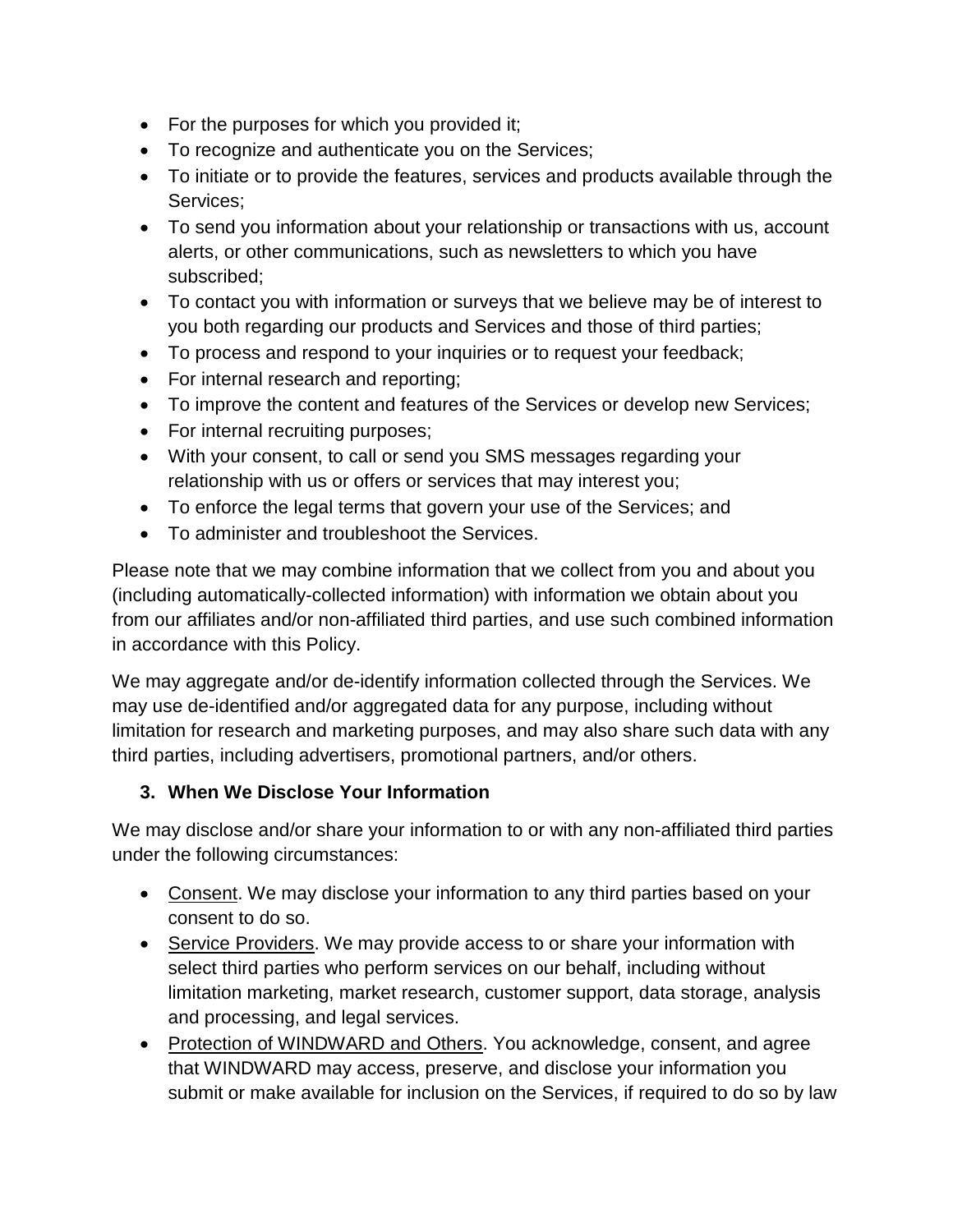or in a good faith belief that such access, preservation, or disclosure is permitted by this Policy or reasonably necessary or appropriate for any of the following reasons: (a) to comply with legal process; (b) to enforce this Policy or other contracts with you, including investigation of potential violations thereof; (c) to respond to claims that any content violates the rights of third parties; (d) to respond to your requests for customer service; and/or (e) to protect the rights, property, or personal safety of WINDWARD, its agents and affiliates, its users, and the public. This includes exchanging information with other companies and organizations for fraud protection, and spam/malware prevention, and similar purposes.

- Organizational Transfers. As we continue to develop our organization, we may acquire, merge or partner with other organizations. In such transactions, (including in contemplation of such transactions, e.g., due diligence) user information may be among the transferred assets. If any of WINDWARD's assets are sold or transferred to a third party, customer information (including your email address) would likely be one of the transferred business assets.
- Other Nonprofits. We may share, rent, exchange, or sell our mailing list to other nonprofit organizations as a way of raising extra money to support WINDWARD, including so that those other nonprofits may send you promotional emails. Where required by applicable law, we will obtain your consent prior to doing so. Please see Section 7 below for more information about how to opt out of this sharing.

### **4. Legal Basis for Processing Personal Data**

The laws in some jurisdictions require companies to tell you about the legal ground they rely on to use or disclose your personal data. To the extent those laws apply, our legal grounds for processing your personal data are as follows:

- To Honor Our Contractual Commitments to You. Much of our processing of personal data is to meet our contractual obligations to our clients, or to take steps at clients' request in anticipation of entering into a contract with them.
- Legitimate Interests. In many cases, we handle personal data on the ground that it furthers our legitimate interests in commercial activities such as the following in ways that are not overridden by the interests or fundamental rights and freedoms of the affected individuals:
	- o Customer service
	- o Marketing
	- o Protecting our customers, personnel and property
	- o Analyzing and improving our business
	- o Managing legal issues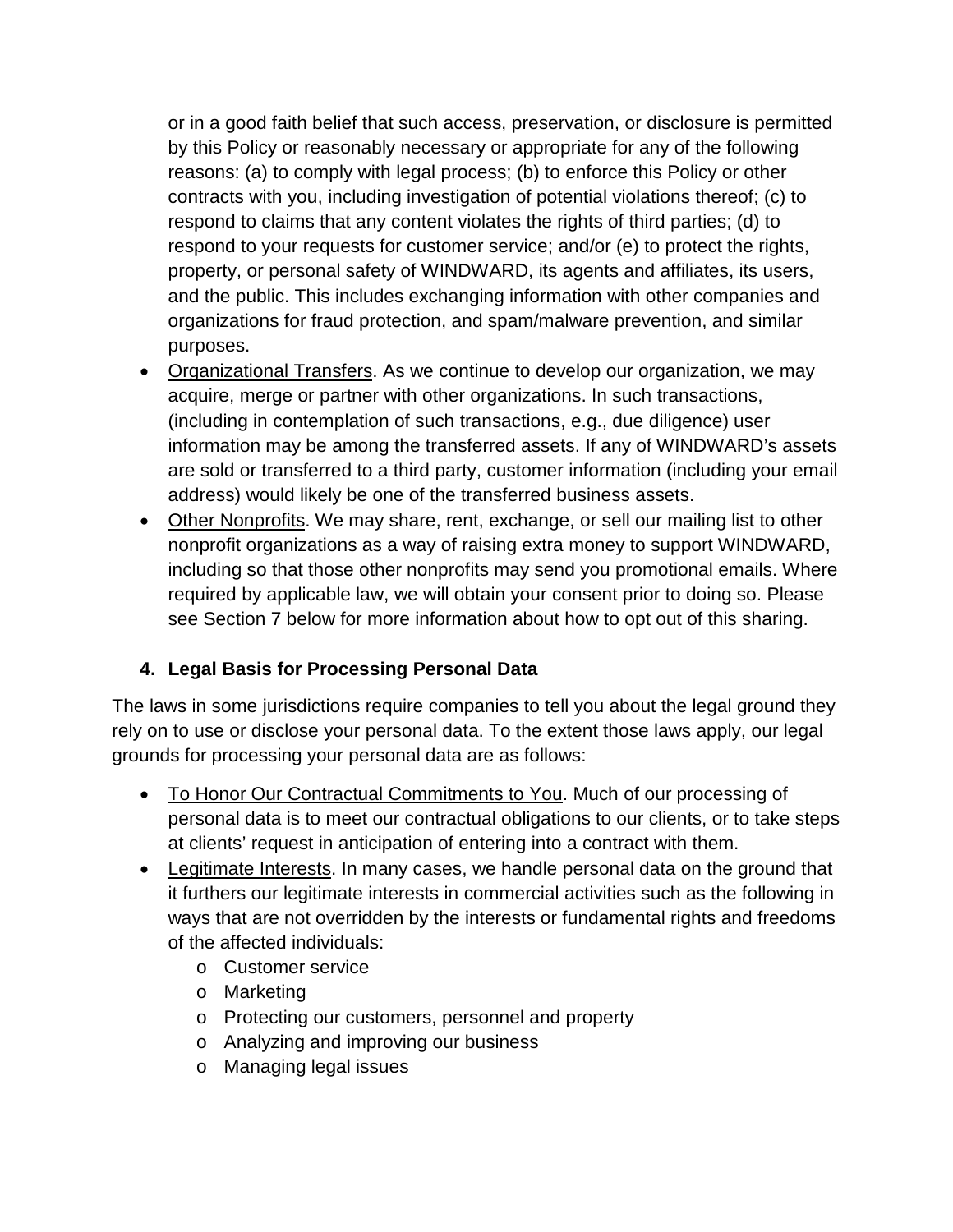We may also process personal data for the same legitimate interests of our clients and business partners.

- Legal Compliance. We need to use and disclose personal data in certain ways to comply with our legal obligations.
- Consent. Where required by law, and in some other cases, we handle personal data on the basis of consent. Where we handle your personal data on the basis of consent, you have the right to withdraw your consent.

# **5. Online Analytics**

We may use third-party web analytics services (such as those of Google Analytics) on our Services to collect and analyze the information discussed above, and to engage in auditing, research or reporting. The information (including your IP address) collected by various analytics technologies described in the "Cookies and Other Tracking Technologies" section will be disclosed to or collected directly by these service providers, who use the information to evaluate your use of the Services, including by noting the third-party website from which you arrive, analyzing usage trends, assisting with fraud prevention, and providing certain features to you. To prevent Google Analytics from using your information for analytics, you may install the Google Analytics Opt-out Browser Add-on by clicking [here.](http://tools.google.com/dlpage/gaoptout)

If you receive email from us, we may use certain analytics tools, such as clear GIFs, to capture data such as when you open our message or click on any links or banners our email contains. This data allows us to gauge the effectiveness of our communications and marketing campaigns.

# **6. Notice Concerning Do-Not-Track Signals**

Do Not Track ("DNT") is a privacy preference that users can set in certain web browsers. We do not recognize or respond to browser-initiated DNT signals, as the Internet industry is currently still working toward defining exactly what DNT means, what it means to comply with DNT, and a common approach to responding to DNT. You can learn more about Do Not Track [here.](http://allaboutdnt.com/)

### **7. Your Choices and Rights**

All users can review and update certain user information by emailing us at [privacy@windwardfund.org.](mailto:privacy@windwardfund.org) You can unsubscribe from marketing emails by clicking the "unsubscribe" link they contain. You can also opt out of our sharing of your mailing information with other nonprofits by emailing us at [privacy@windwardfund.org](mailto:privacy@windwardfund.org) and describing your request.

Individuals in the European Economic Area and many other jurisdictions have certain legal rights to obtain confirmation of whether we hold personal data about them, to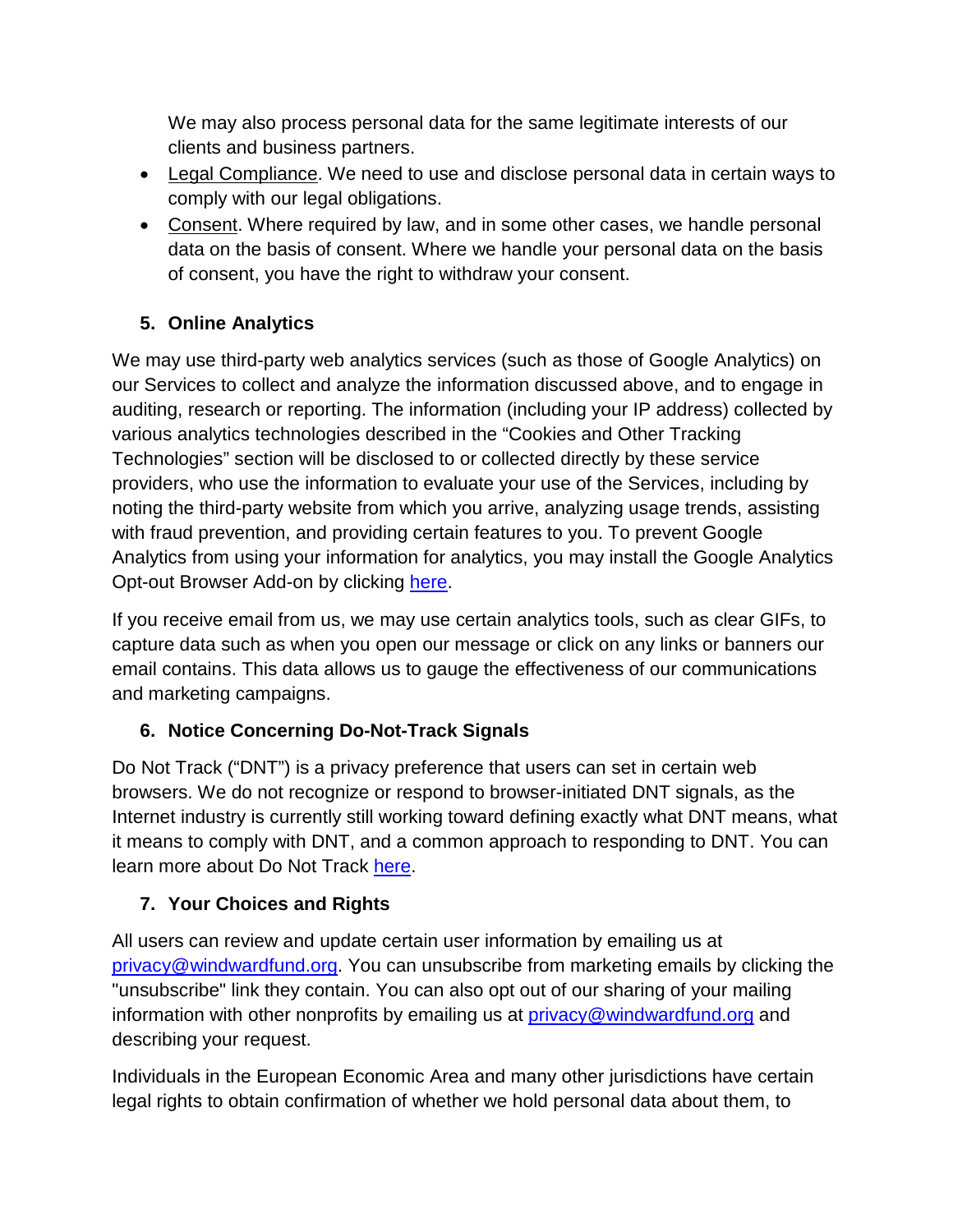access personal data we hold about them, and to obtain its correction, update, amendment, or deletion in appropriate circumstances. You may also have rights to object to our handling of your personal data, restrict our processing of your personal data, and to withdraw any consent you have provided. To exercise these rights, you please email us at *privacy@windwardfund.org* with the nature of your request. While we strongly encourage you to first raise any questions or concerns about your personal data with us, you also have a right to contact the relevant supervisory authority.

Many of the rights described here are subject to significant limitations and exceptions under applicable law (e.g., objections to the processing of personal data, and withdrawals of consent, typically will not have retroactive effect).

### **8. Transfer**

Our computer systems are currently based in the United States, and your personal data will be processed in the United States, which may not offer the same level of protection as the privacy laws of your jurisdiction.

### **9. Children's Privacy**

The Services are intended for general audiences and not for children under the age of 13. If we become aware that we have collected personal information (as defined by the Children's Online Privacy Protection Act) from children under the age of 13, we will take reasonable steps to delete it as soon as practicable.

### **10.Security**

We have implemented administrative, technical, and physical security measures to protect against the loss, misuse, and/or alteration of your information. These safeguards vary based on the sensitivity of the information that we collect and store. However, we cannot and do not guarantee that these measures will prevent every unauthorized attempt to access, use, or disclose your information since despite our efforts, no Internet and/or other electronic transmissions can be completely secure.

### **11.Data Retention**

We will hold your information for as long as necessary to fulfill the purposes set forth in this Policy or as long as we are legally required or permitted to do so. Information may persist in copies made for backup and business continuity purposes for additional time.

### **12.Third-Party Links and Services**

The Services may contain links to or "frame" third-party websites, applications, and other services. Please be aware that we are not responsible for the privacy practices of such other sites and services. We encourage our users to be aware when they leave